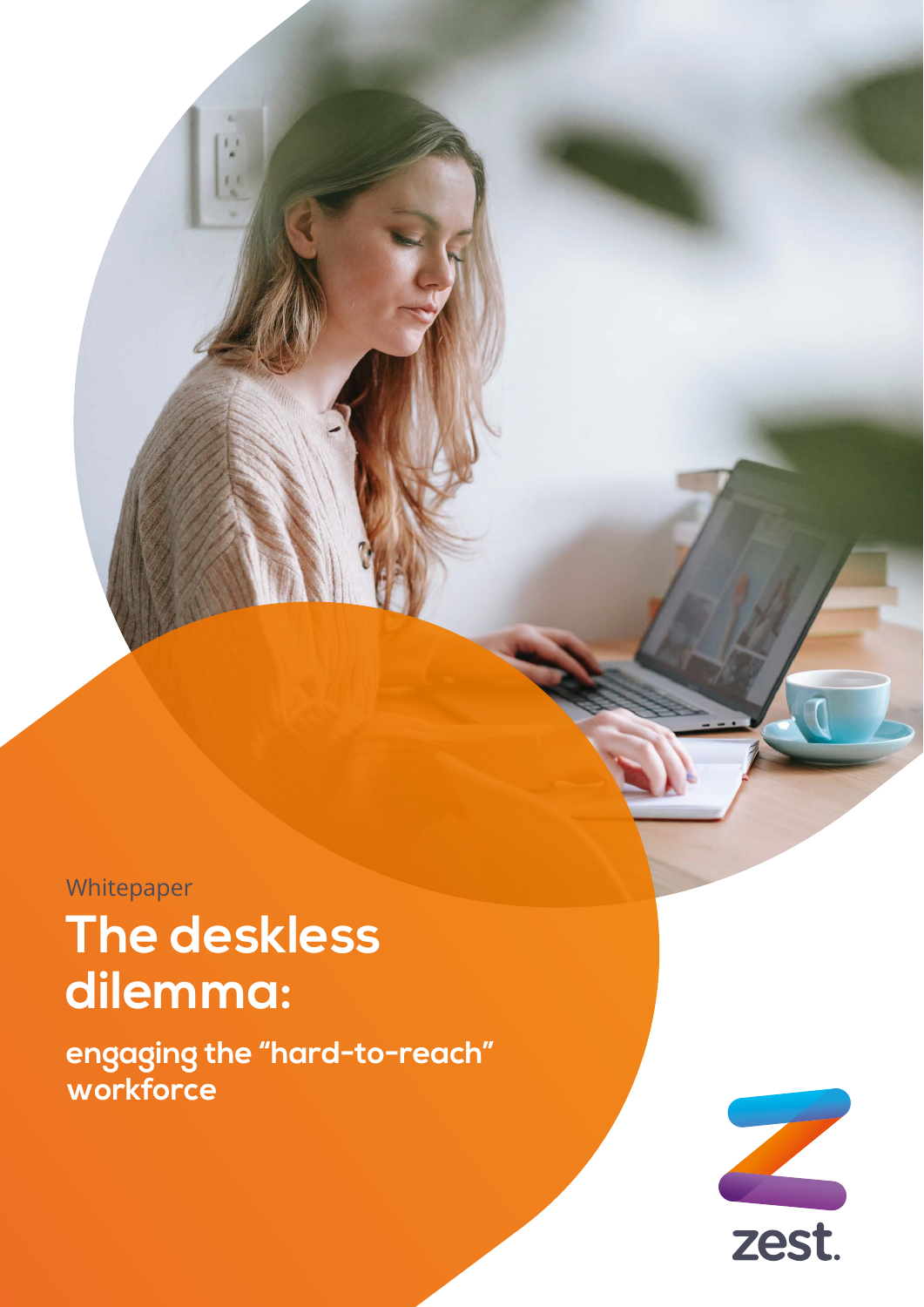# **Introduction: it's time to engage the deskless worker**

Long before the pandemic, organisations depended on a remote workforce that has often proved difficult to engage. They typically have less access to email. Their working patterns vary. Too often, they feel voiceless within their organisation. It's time to connect with this "deskless" workforce.

Remote working is here to stay. And new working arrangements create new challenges around engagement and culture.

But for many organisations, a dispersed workforce is nothing new. From salespeople to engineers, from retail assistants to HGV drivers and from factory workers to fruit pickers, a vast number of crucial roles are occupied by people who rarely, if ever, step foot in headquarters.

These "deskless" workers have long been hard to engage. And the fact that other colleagues are increasingly joining the ranks of the remote workforce won't automatically solve the problem. There are longterm issues with disengagement that employers must grapple with.

Nor will one solution work for all. A hybrid worker, who splits their time between home and headquarters, is likely to have a home office with a company laptop. But a fruit picker probably won't even have a corporate phone. A salesperson might be well equipped with technology, but their access to it is often limited for much of the day. But despite the challenges, creating the right engagement strategy remains crucial.

This white paper explores the challenges with connecting a deskless workforce. It demonstrates how employers can build a sense of cohesion, boost engagement and aid retention levels. It shows how this is supported by developing a relevant, fair and compelling employee benefit programme, and delivering it through an easy-to-use app. This itself helps with communications and engagement.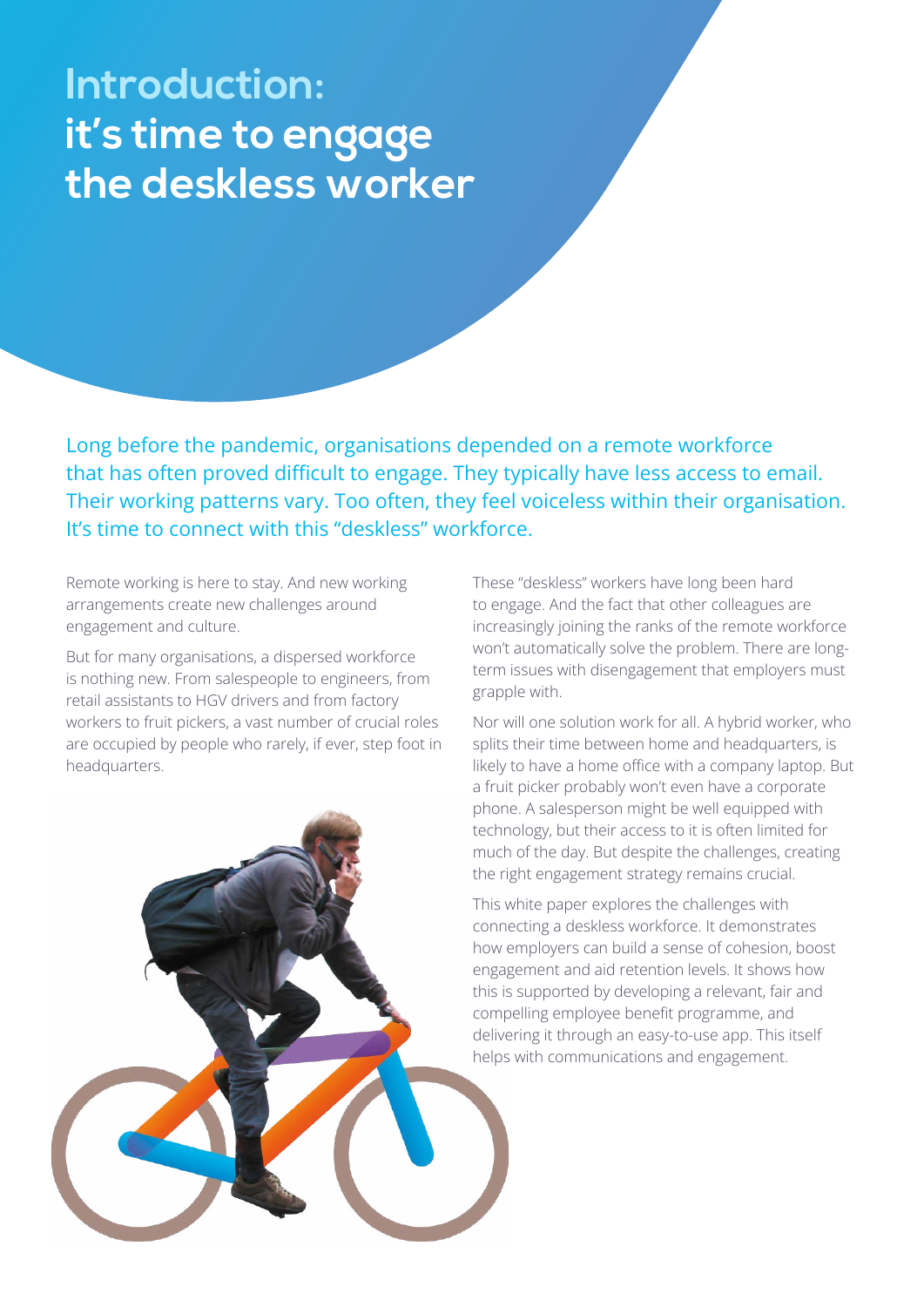# **Challenges with creating a relevant benefit programme**

# **Engaging the front line: why it matters**

Deskless workers are critical to their employer's success. They are often a customer's first point of contact, or they are central to producing or distributing the product.

They play a crucial role in shaping perceptions of the brand. But despite their importance, deskless workers are often:

#### **Less engaged**

Poor communication from head office can give workers the impression that they are out of mind, as well as out of sight.

#### **More likely to leave**

In industries dominated by deskless workers, such as retail, staff turnover can reach 100% a year. 1

### **Less likely to feel they have a voice**

A survey found that just 22% of deskless workers feel their boss devotes significant time to listening to their ideas. 2

Relevant and compelling employee benefits, if done well, can be at the heart of engagement. They can help shape a prospective employee's job choice. They make workers more likely to stay.

But creating a programme that is fully inclusive of deskless workers can be challenging.

#### **Access to technology**

People on the road most of the day rarely have time to check their phone. Some deskless workers don't have a company email address. A fruit picker is unlikely to have a corporate phone. Technology is still likely to hold many of the solutions to engagement. But employers must think seriously about how they use it. One size will not fit all.

#### **Diverse needs**

Those that work differently may have a radically different need. Benefits designed to suit the needs and wants of head office staff simply might not translate to the deskless.

#### **Onsight benefits are irrelevant**

Many employers offer a range of benefits that depend on access to the office or headquarters. These can range from a creche to a yoga class. But these are irrelevant to those who are not frequently in the office or at a physical location. And this lack of access can create a sense of unfairness, rather than the spirit of togetherness that these benefits are designed to foster.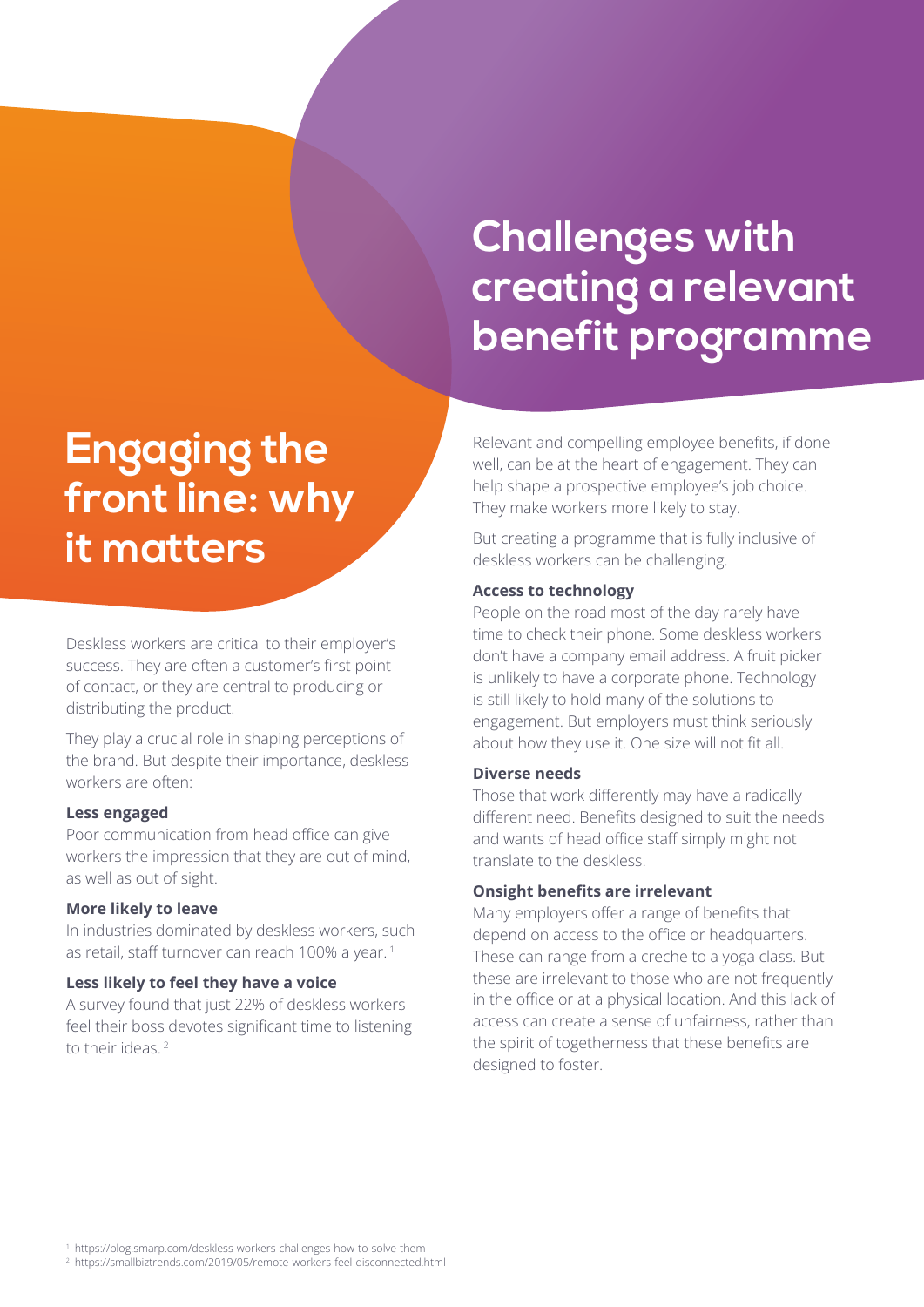# **Creating solutions with Zest**

### **Personalised benefits**

With Zest it's possible to create a personalised benefit experience for each and every person in the workforce. This can increase an employee's sense that their employer understands them, regardless of where they are based.

 $\circledR$ 

CORE

ENDING 30/09/2018

**MY BENEFITS** 

**AVAILABLE BENEFITS** 

There are no new benefits available to select.

**MY BENEFITS PACKAGE** Your benefits package contains the benefits you have selected and those provided by your employer. You can view any upcoming changes using the date selector below.

**EXPAND DETAILS** 

Cycle to Work VOUCHER VALUE (POUNDS £500.00) - ..

VIEW

**Critical Illness Cover** 90% SALARY (90 %) - COVER: £26,955.00

### **Quick and easy to adapt and change**

Needs evolve. With Zest's Benefit Builder it's easy to adapt and update benefits quickly so that the programme always remains relevant to the workforce.

### **Adapt workplace-based benefits for remote workers**

Remote workers may feel short changed if those at headquarters have access to a range of onsite benefits such as a creche or exercise classes. The Zest Claims Centre enables employers to establish accessible benefits for remote workers. For example, they could invest in a "health and wellbeing" fund and allow employees to claim against gym classes or counselling services that are local to them.

#### **Create the right working environment**

Through Zest, employers can provide kit for a home office or discounts on relevant tech. This won't be appropriate for all. But even many deskless workers require some time in front of a computer screen and it's important that employers support them in getting the right set up.

### **Create personalised communication**

The Zest Engagement Centre enables employers to finely-target emails and bespoke content to individual employees based on the criteria that employers set. For example, managers can use the platform to communicate shift patterns and ensure that workers receive information on the benefits that are relevant to them and their life stage.